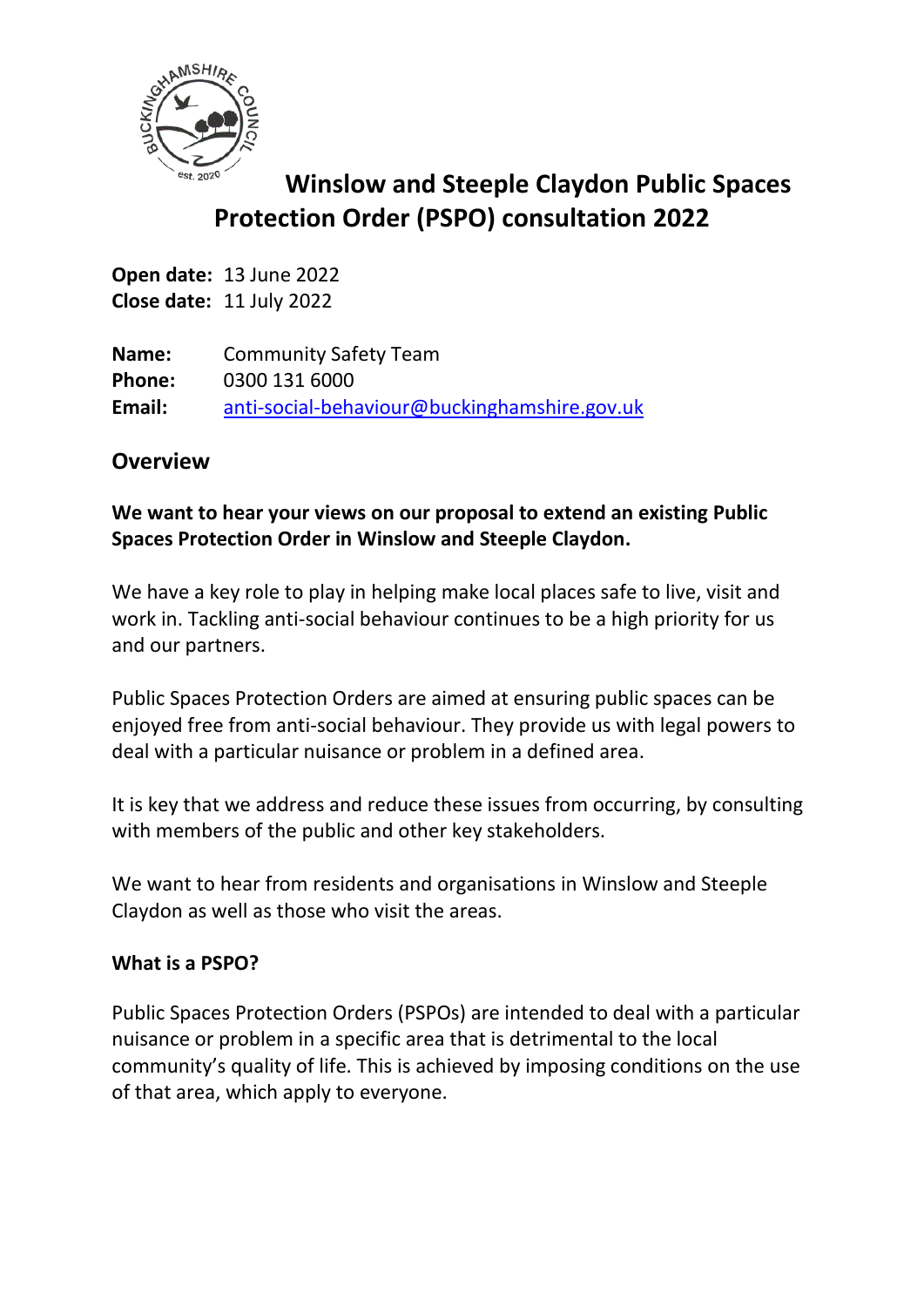Councils can use PSPOs to prohibit specified activities, and / or require certain things to be done by people engaged in particular activities, within a defined public area.

A single PSPO can be used to target a range of different anti-social behaviour issues. A PSPO can last for up to three years, after which it must be reviewed.

### **What can PSPOs be used for?**

PSPOs can be used to restrict a broad range of activities.

Under section 59 of the Anti-Social Behaviour, Crime and Policing Act 2014, local authorities must be satisfied on reasonable grounds that the activity subject to an Order:

- has a detrimental effect on the quality of life of those in the locality (or it is likely that activities will take place and have such an effect)
- is (or is likely to be) persistent or continuing in nature
- is (or is likely to be) unreasonable
- justifies the restrictions being imposed.

### **How are PSPOs enforced?**

Authorised officers from Buckinghamshire Council and the Police will be able to enforce the restrictions and requirements of a PSPO. This can include issuing Fixed Penalty Notices.

The Fixed Penalty Notice for a breach of a PSPO is £60 if paid within 10 days, and £100 if paid within 14 days.

## **Winslow and Steeple Claydon Public Spaces Protection Order (PSPO)**

The Winslow and Steeple Claydon PSPO was introduced to address the consumption of alcohol and anti-social behaviour associated with the consumption of alcohol, taking place in the public place.

The order was automatically converted from a Designated Public Place Orders on 20 October 2017.

The areas of the PSPO are shown in the:

• Map of Steeple Claydon area of Winslow and Steeple Claydon PSPO document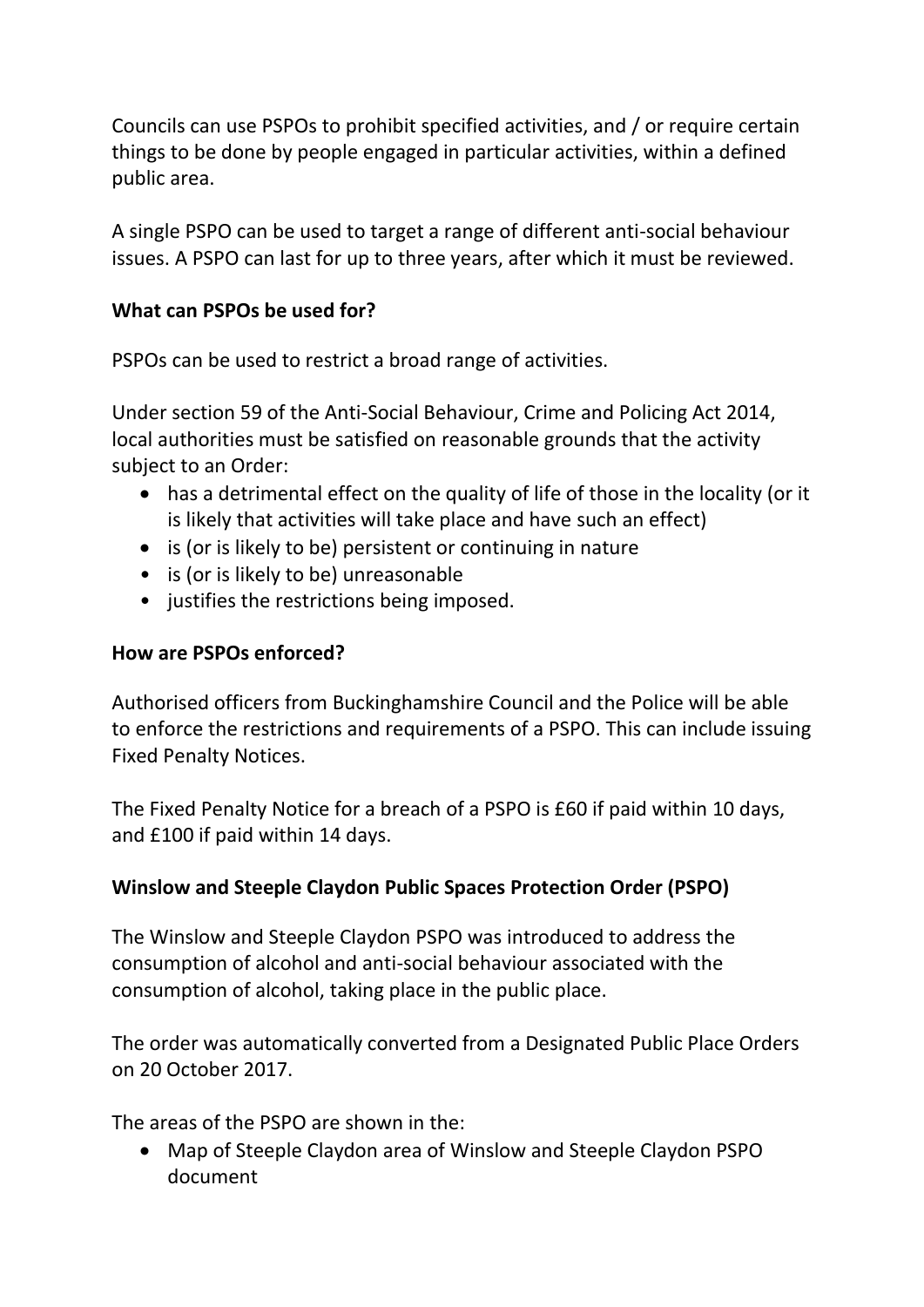• Map of Winslow area of Winslow and Steeple Claydon PSPO document

The PSPO restricts any person from consuming alcohol or being in possession of an open container of alcohol within the area of the PSPO at all times. Anyone continuing to carry out these activities in the restricted area is committing an offence.

For full details and conditions of the Order, please see the Winslow and Steeple Claydon PSPO document.

The PSPO was extended for a further two years from 16 October 2020.

#### **What we are proposing / consulting on**

**We are proposing to extend the Winslow and Steeple Claydon Public Spaces Protection Order for a further three years.**

An extension is being proposed to prevent:

- Occurrence or re-occurrence of the activities identified in the Order, or
- An increase in the frequency or seriousness of the activities identified in the Order

If not extended, the Winslow and Steeple Claydon PSPO will expire on 15 October 2022.

**We want to hear your views on how the PSPO is addressing anti-social behaviour in the area and whether you think the PSPO should be extended.**

#### **Related documents**

Before you respond to this consultation, please have a look at the following documents. These documents are available on the Winslow and Steeple Claydon Public Spaces Protection Order (PSPO) consultation 2022 page at [https://yourvoicebucks.citizenspace.com](https://yourvoicebucks.citizenspace.com/)

- Winslow and Steeple Claydon PSPO document
- Map of Steeple Claydon area of Winslow and Steeple Claydon PSPO
- Map of Winslow area of Winslow and Steeple Claydon PSPO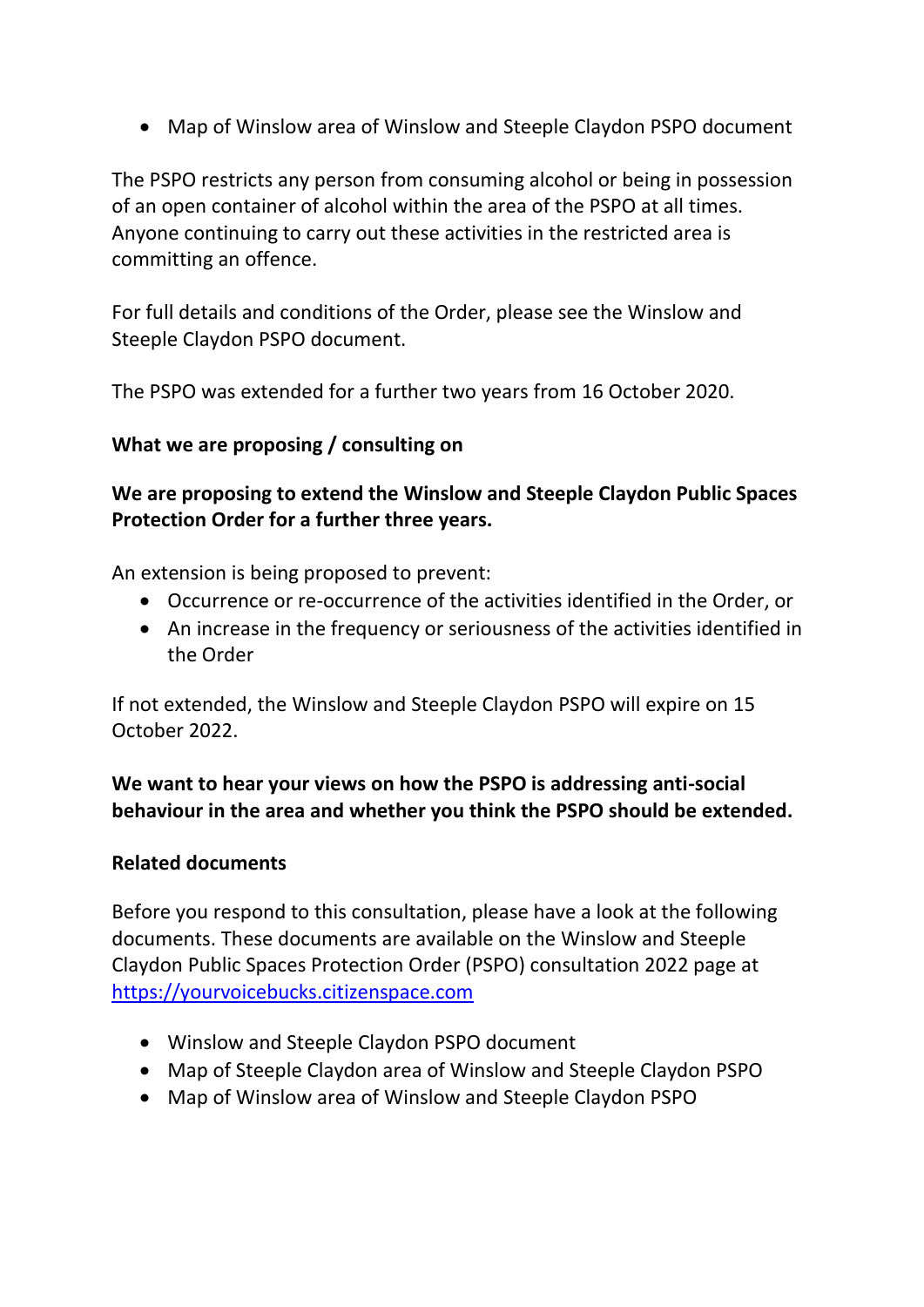#### **How to have your say**

You can tell us your views in one of the following ways:

- Complete the online survey at [https://yourvoicebucks.citizenspace.com](https://yourvoicebucks.citizenspace.com/)
- Complete, and return, the printed version of the survey below
- Email us at [anti-social-behaviour@buckinghamshire.gov.uk](mailto:anti-social-behaviour@buckinghamshire.gov.uk)
- Write to us at Aylesbury Town Centre PSPO consultation 2022, Community Safety Team, Buckinghamshire Council, Walton Street Offices, Walton Street, Aylesbury, HP20 1UA

If you have any questions about this activity, please email us [anti-social](mailto:anti-social-behaviour@buckinghamshire.gov.uk)[behaviour@buckinghamshire.gov.uk](mailto:anti-social-behaviour@buckinghamshire.gov.uk) or phone us on 0300 131 6000.

## **Please tell us your views by midnight on Monday 11 July 2022.**

#### **What happens next**

We will review and consider the consultation responses.

The decision whether to extend the Winslow and Steeple Claydon Public Spaces Protection Order will be made before the end of October 2022.

## **Privacy**

We will use the information you provide here only for this activity. We will store the information securely in line with data protection laws and will not share or publish any personal details. For more information about data and privacy, please see our [Privacy Policy.](https://www.buckinghamshire.gov.uk/your-council/privacy/privacy-policy/)

If you have questions about data and privacy, please email us on [dataprotection@buckinghamshire.gov.uk.](mailto:dataprotection@buckinghamshire.gov.uk) Or write to our Data Protection Officer at Buckinghamshire Council, The Gateway, Gatehouse Road, Aylesbury, HP19 8FF.

## **Winslow and Steeple Claydon Public Spaces Protection Order**

The PSPO addresses the consumption of alcohol and anti-social behaviour associated with the consumption of alcohol, taking place in the public place.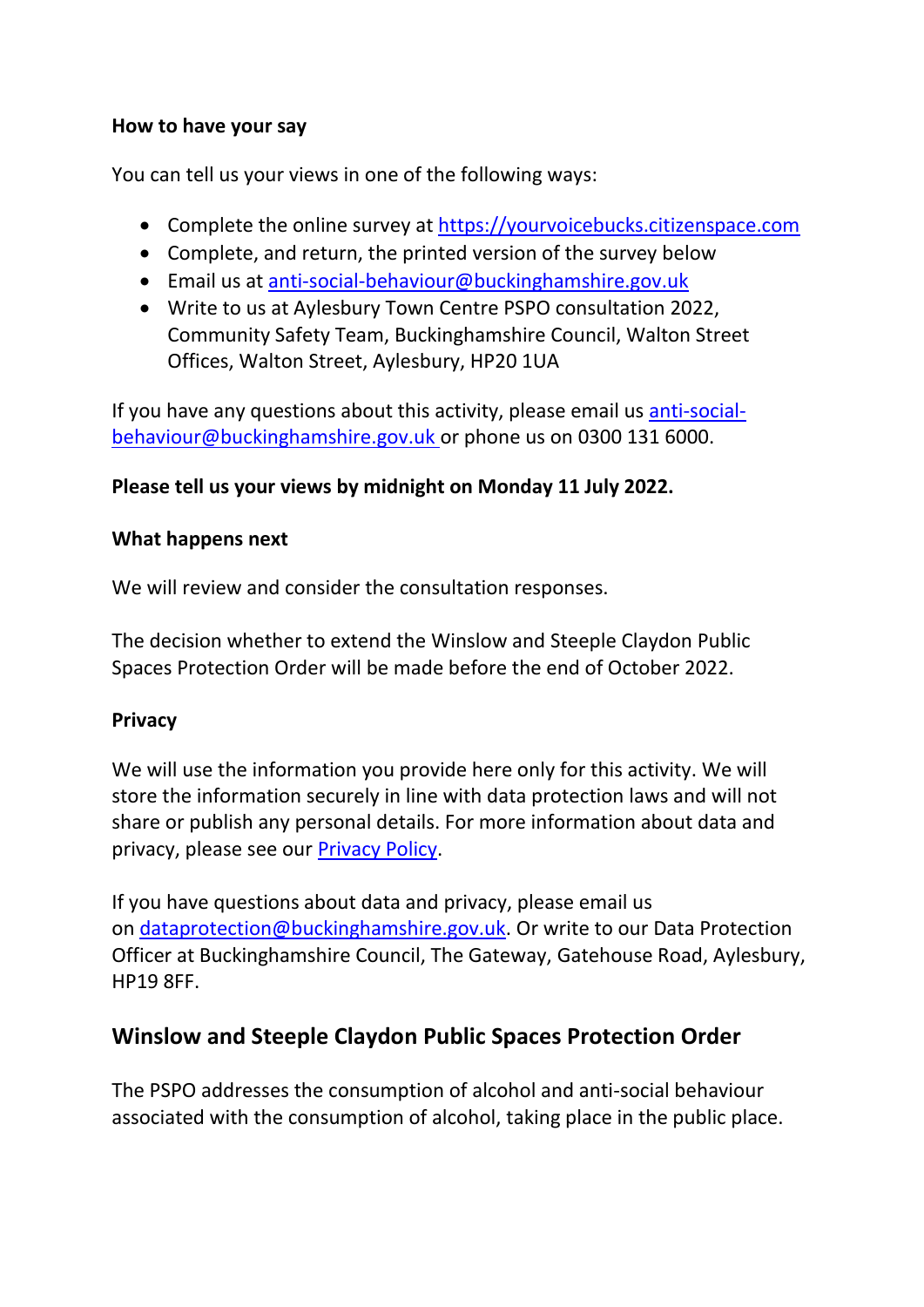The PSPO restricts any person from consuming alcohol or being in possession of an open container of alcohol within the area of the PSPO at all times.

For full details and conditions of the Order, please see the Winslow and Steeple Claydon PSPO document.

We are proposing to extend this PSPO for a further three years to prevent:

- Occurrence or re-occurrence of the activities identified in the Order, or
- An increase in the frequency or seriousness of the activities identified in the Order
- **1. Do you think there is a problem with alcohol related anti-social behaviour within the area of the Public Spaces Protection Order?**

Please tick  $(√)$  one option

- □ Yes
- $\Box$  No
- $\Pi$  I don't know
- **2. Do you think that alcohol related anti-social behaviour has reduced in Winslow and Steeple Claydon since the Public Spaces Protection Order was introduced in October 2017?**

Please tick  $($  $\checkmark$ ) one option

- $\Box$  Yes
- $\Box$  No
- $\Box$  I don't know
- **3. Do you think that the Winslow and Steeple Claydon Public Spaces Protection Order should be extended for a further three years?** Please tick  $(√)$  one option
	- □ Yes
	- $\Box$  No
	- $\Box$  I don't know

#### **4. Please tell us the reasons for your previous answer:**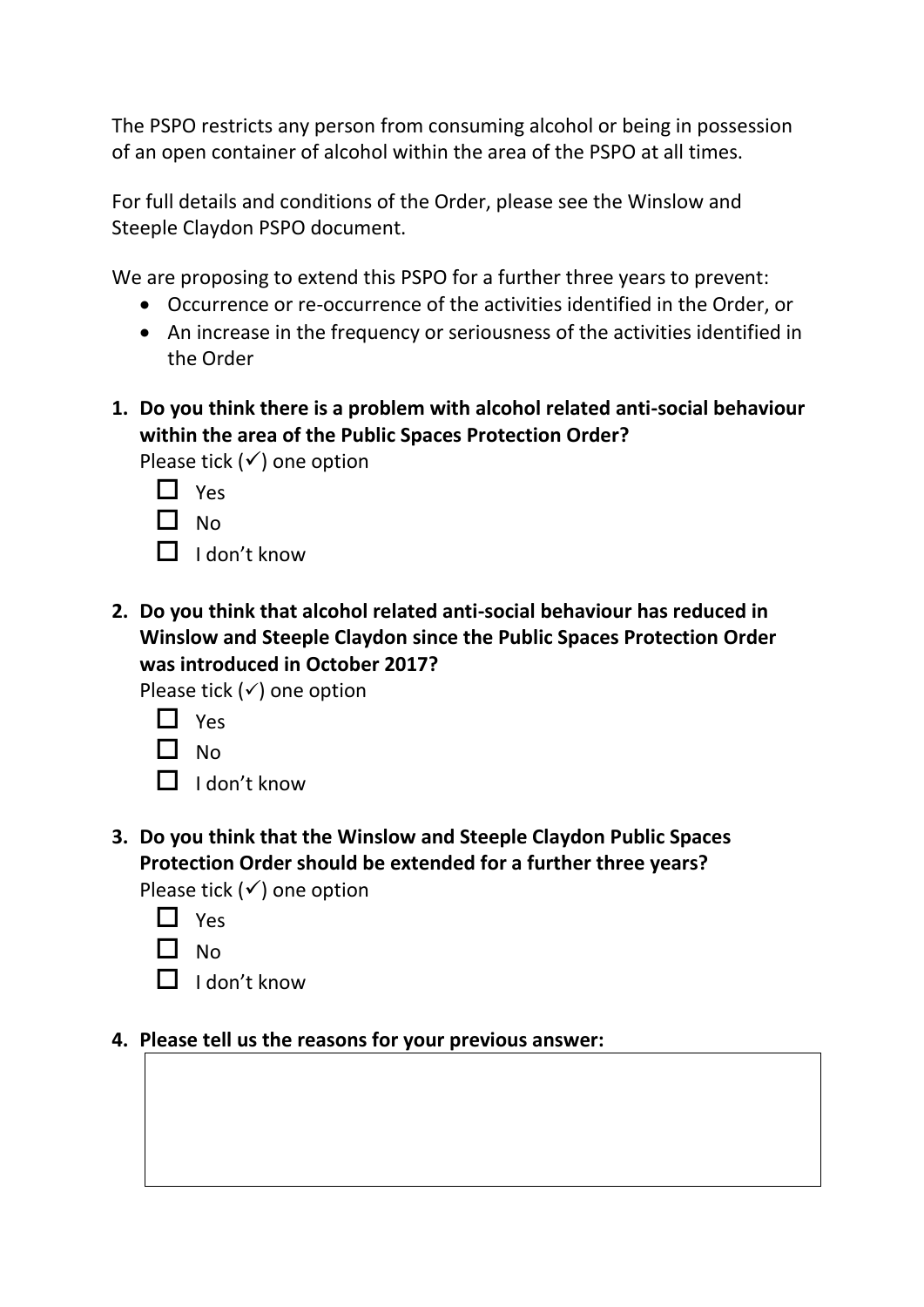**5. If you have any other comments about the Winslow and Steeple Claydon Public Spaces Protection Order, please tell us them here:**

## **About you**

## **6. Which of the following describe you?**

Please tick  $($  $\checkmark$ ) all that apply

 $\Box$  I live in Winslow

 $\Box$  I live in Steeple Claydon

 $\Box$  I work in Winslow

□ I work in Steeple Claydon

 $\Box$  I visit Winslow

 $\Box$  I visit Steeple Claydon

 $\Box$  I represent or own a business in Bucking hamshire

- $\Box$  I represent a community or voluntary group in Buckinghamshire
- $\Box$  I am an elected representative in Bucking hamshire
- $\Box$  I work for Bucking hamshire Council

 $\Box$  Other (please give details below):

**7. If you are responding on behalf of an organisation (e.g. a business or a voluntary group), please provide the following details:**

#### Name of organisation:

#### Your job title: